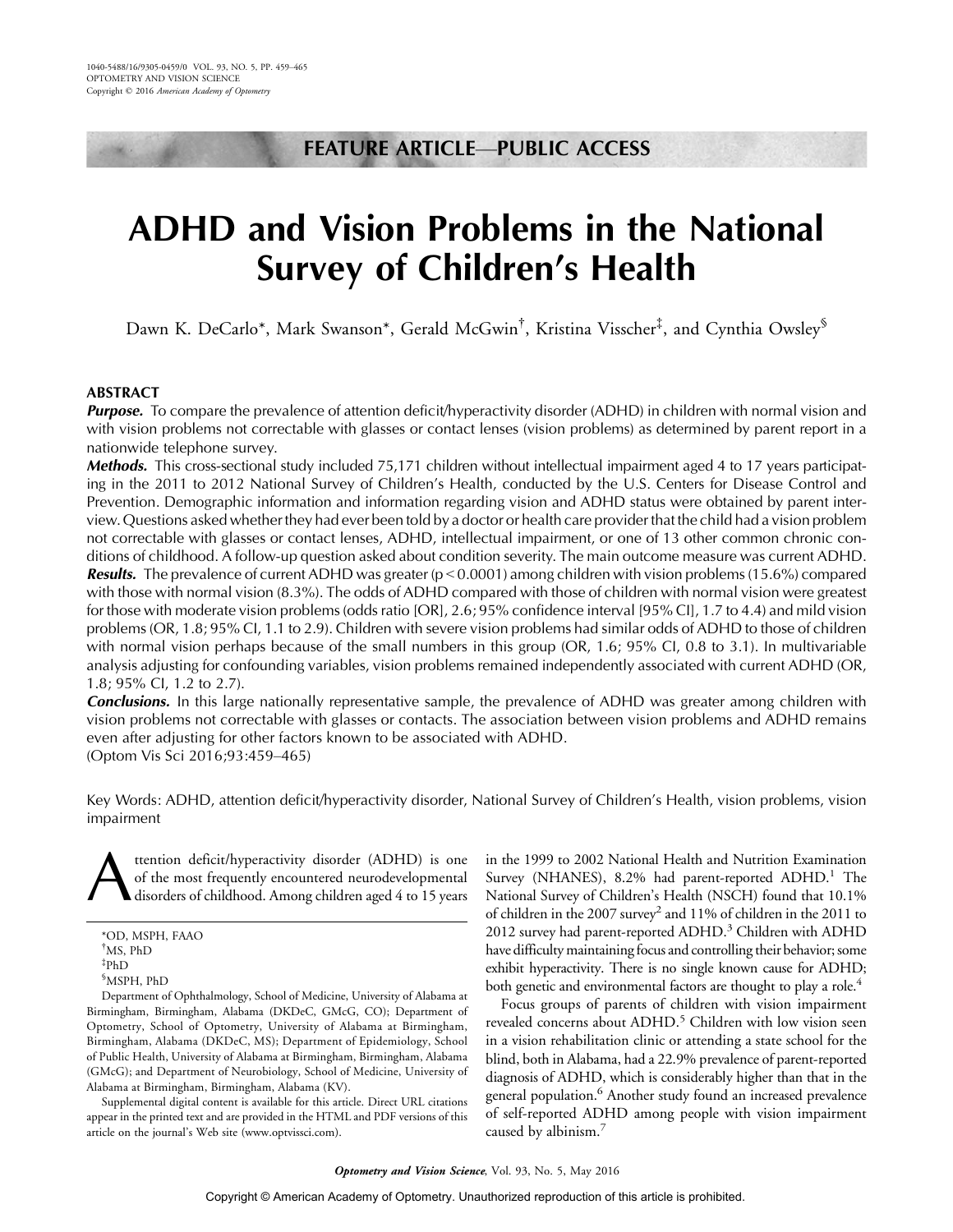Several studies have elucidated a link between vision problems and ADHD. Attention deficit/hyperactivity disorder has been found to be associated with astigmatic refractive error.<sup>8,9</sup> Other groups have found an association between convergence insufficiency and ADHD.<sup>10,11</sup> This is a significant finding because convergence insufficiency is a relatively common condition, affecting between 2.25 and 8.3% of elementary schoolchildren.<sup>12,13</sup> In addition, symptoms of convergence insufficiency are closely related to symptoms of ADHD, and those symptoms decreased after vision therapy to improve vergence movements.<sup>14</sup> These symptoms include difficulty completing schoolwork and inattentiveness during reading, among others.<sup>10</sup> The complex relationship of vision to ADHD is further evidenced by the finding of early deficits in visual sensory integration using event-related potentials measured in the visual cortex of children with ADHD<sup>15</sup> as well as deficient blue color perception in adults with ADHD.<sup>16</sup>

The present study sought to use the data set from the NSCH 2011 to 2012 to examine the association between vision problems that are not correctable with glasses or contact lenses and ADHD.<sup>17</sup>

#### METHODS

# NSCH Design

The NSCH is designed to examine factors related to the physical and emotional well-being of children aged 0 to 17 years to provide both state- and national-level estimates of child health.<sup>17</sup> It is a random digit dialed telephone survey conducted in six languages (English, Spanish, Mandarin, Cantonese, Vietnamese, and Korean) by the National Center for Health Statistics and the U.S. Centers for Disease Control and Prevention (CDC) using the CDC's State and Local Area Integrated Telephone System. The NSCH sampling is structured to obtain representative populations of children aged 0 to 17 years in each state, with a goal of at least 1800 children per state. In multichild households, one child was randomly selected to be the subject of the interview. A parent or guardian living in the household who had the most knowledge about the study child's health and health care was interviewed. The 2011 to 2012 NSCH included responses about 95,677 children. Questions were divided into 13 sections: initial demographics, health and functional status, health insurance coverage, health care access and utilization, medical home, early childhood (aged 0 to 5 years), middle childhood and adolescence (aged 6 to 17 years), family functioning, parental health, neighborhood characteristics, additional demographic characteristics, additional health insurance questions, and locating information. Data collection was conducted under contract by the National Opinion Research Center at the University of Chicago and adhered strictly to the confidentiality and privacy regulations of the National Center for Health Statistics. Respondents were informed that participation was voluntary—that they may choose not to answer any questions they do not wish to answer and that their privacy is protected by Federal Law but did not provide written consent. The database is publicly available on the CDC web site at: http://www.cdc.gov/nchs/slaits/nsch.htm and contains no personal identifiers.<sup>17</sup> None of the authors participated in survey design or data collection. Local institutional review board approval was not required for this study.

#### Study Variables

Questions about a wide range of health conditions and disorders including ADHD and vision problems were asked about all NSCH children aged 2 years and older. Disorder-specific inquiries followed a three-question format. (1) ''Has a doctor or health care provider ever told you your child has [condition] even if they don't have it now?'' (2) ''Does the child currently have the [condition]?'' (3) ''Would you describe [his/her] [condition] as mild, moderate, or severe?'' Definitions of severity were not given during survey administration; responses were based on parent perception. The vision-specific question asks about vision problems that cannot be corrected with standard glasses or contact lenses. Children whose parents responded affirmatively to this question were categorized as nonrefractive vision problems (hereafter referred to as ''vision problems''). The questions are structured similarly for ADHD with accompanying explanatory prompts provided. Within the ADHD series, an additional question asked if the child with current ADHD was taking medication for the condition. Specific wording for survey questions and responses that were analyzed in this study can be found in the Appendix, available at http://links.lww.com/OPX/A233. Children were categorized as having ADHD using parent report of ADHD diagnosed by a doctor or other health care provider. No clinical confirmations of ADHD or vision problems were obtained. A population-level estimate of prevalence and a within-group estimate of severity (mild, moderate, severe) were created from these questions for ADHD and vision problems.

A number of sociodemographic factors have been associated with ADHD and were included as potential confounders. Ages of mother and child were classified by NSCH to the nearest year. Responses to race and ethnicity questions were combined to create four groups: non-Hispanic White, non-Hispanic Black, Hispanic, and Other (composed of all other responses including mixed race). Children with birth weight less than 88 oz (2500 g) were categorized as having low birth weight. Children born more than 3 weeks early were considered premature. The primary language spoken in the household was dichotomized as English or other language. Family household structure was dichotomized as two-parent biological or adoptive households versus other household types. The total number of children younger than 18 years in the family was classified as a categorical variable of one, two, or three or more children. Poverty status (based on income and family size) was categorized into two groups based on income at or above 200% or less than 200% above the federal poverty level. Family member smoking status was dichotomized as at least one smoker in the household or no smokers; highest level of education by either parent or main guardian in the household was dichotomized as high school or less or more than high school. Having health insurance was dichotomized as yes or no. Region of the United States was categorized as North East, South, West, and Midwest per the U.S. Department of Health and Human Services Health Resources and Services Administration. Residence in a metropolitan statistical area is determined by the U.S. Office of Management and Budget. This variable was dichotomized as yes or no.

The current study cohort includes 75,151 children aged 4 to 17 years from the publicly available NSCH 2011 to 2012 data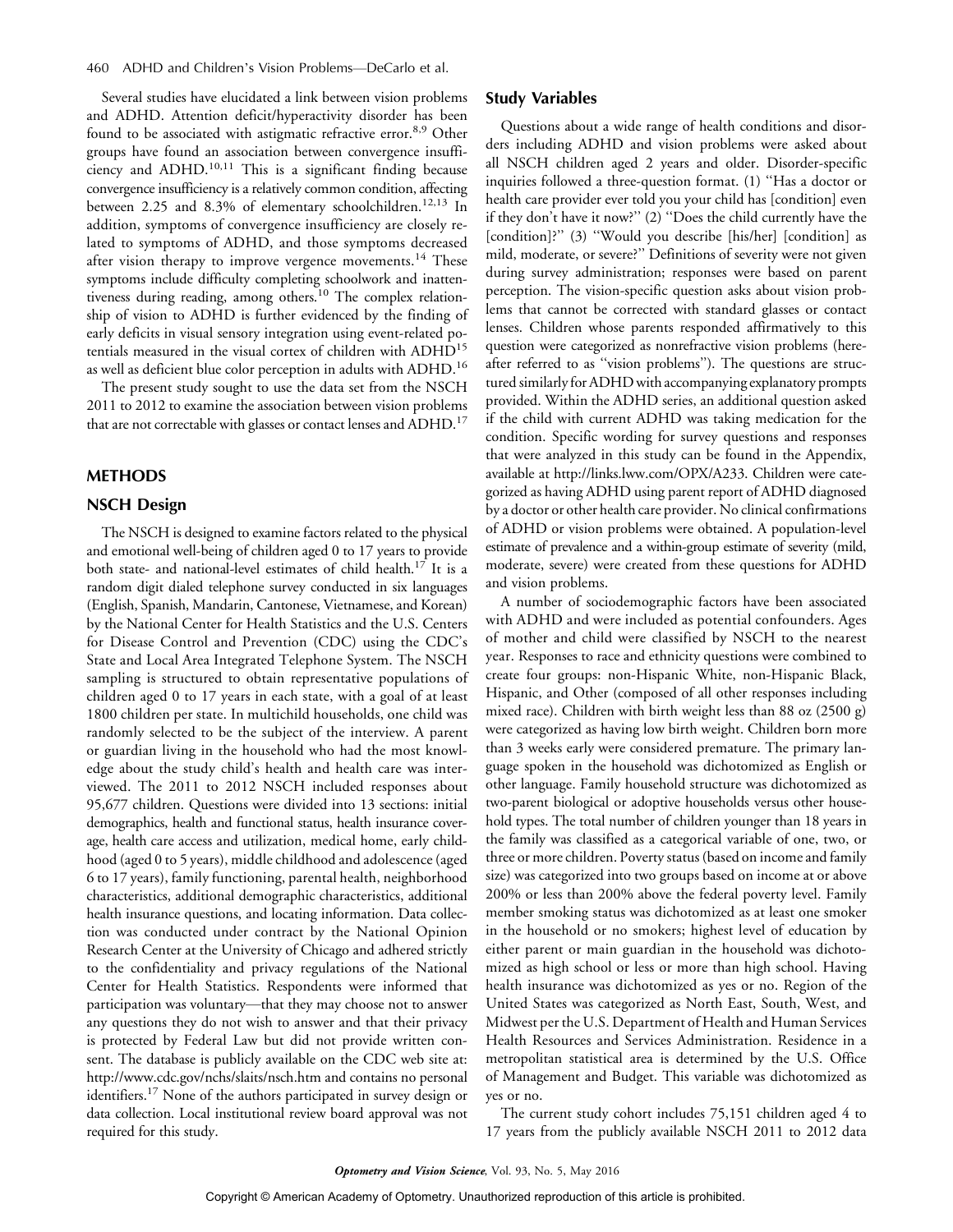set for whom the responding adult denied that a doctor or other health care provider ever told them that the child had intellectual disability or mental retardation (see the Appendix, available at http://links.lww.com/OPX/A233, for wording of question). The sample included an unweighted group of 1017 children with vision problems and 74,073 children without vision problems (Fig. 1). Children with intellectual impairment were excluded because the diagnosis of ADHD requires that the behaviors be inappropriate for age, and intellectual impairment could confound the diagnosis.<sup>18</sup> Children younger than 4 years were omitted because the American Academy of Pediatrics Clinical Practice Guideline for ADHD evaluation is only established for children aged 4 to 18 years.<sup>19</sup>

### Statistical Analysis

All analyses were conducted accounting for the sample design and weighting by methods suggested by the National Center for Health Statistics<sup>20</sup> using SAS version 9.3 Survey Methods (SAS Institute Inc., Cary, NC). Base weighting accounts for the probability of selection of each phone number from others in the bank of numbers. The base weights are adjusted for nonresolution of telephone lines, nonresponse, subsampling by age eligibility, multiple phone lines, and noncoverage of children in households with no landlines. Next, raking adjustments are used to match each state's weighted survey responses to selected characteristics of



FIGURE 1.

Description of the unweighted sample within the NSCH.

the state's population of noninstitutionalized children aged 0 to 17 years. As a consequence, estimates reflect the national population of noninstitutionalized children. We report unweighted sample sizes and percentages as well as weighted percentages and weighted 95% confidence intervals (95% CIs). The  $\chi^2$  test and t-test were used as appropriate. Variance estimates used the Taylor linearization method. ''Don't know'' and missing responses were denoted as missing and not included in the analysis. Univariate and multivariate logistic or ordinal regression was used to calculate p values and odds ratios (ORs) for both dichotomous (vision problems, yes or no) and multilevel (vision problems severity) variables. Weighted t-tests were used in univariate analysis of continuous variables. Adjusted odds ratios were calculated with all statistically significant univariate variables included in the model. Significance was set at  $\alpha$  < 0.05.

### RESULTS

In the weighted analyses of U.S. children without intellectual disability between 4 and 17 years of age, 1.5% was estimated to have parent-reported vision problems not correctable with standard glasses or contact lenses. Among children in this cohort, 8.4% (95% CI, 8.0 to 8.8) were estimated to have a current diagnosis of ADHD. Children with vision problems account for an estimated 2.7% (95% CI, 2.0 to 3.4) of children with current ADHD. Children with vision problems were more likely to have a current diagnosis of ADHD than those without vision problems (15.6 vs. 8.3%;  $p \le 0.001$ ). Children with vision problems were also more likely to have ever been diagnosed as having ADHD (18.6% vs. 10.4%;  $p < 0.001$ ). For those with ADHD, children with vision problems were not more or less likely to receive medication for the condition  $(64.4 \text{ vs. } 69.0\%; p = 0.46)$ .

Table 1 shows the descriptive statistics for all children according to vision problem status. The percentage of males was greater in the group with vision problems  $(58.8 \text{ vs. } 50.9\%; p = 0.02)$ . There was no difference in the prevalence of low birth weight between those with or without vision problems; however, those with vision problems were significantly more likely to be born 3 or more weeks prematurely ( $p < 0.001$ ). Families with children who have vision problems appear different in some respects to other U.S. families. Children with vision problems were more likely to have family income less than 200% above the poverty line than children without vision problems ( $p = 0.0002$ ). Children with vision problems were more likely to have a family structure including 2 adoptive or biological parents ( $p = 0.003$ ) and to have at least one smoker in the household ( $p = 0.02$ ). However, they were similar to children without vision problems in many aspects, including race/ethnicity, primary language in the home being English, parental education, and region of the United States where they resided, as well as whether or not they resided in a metropolitan statistical area. In multivariable analysis adjusting for the potential confounding variables in Table 1 (sex, premature birth, family structure, smoker in the family, and poverty level), having a vision problem was independently associated with current ADHD (OR, 1.8; 95% CI, 1.2 to 2.7).

The associations of vision problem severity with current ADHD, the severity of ADHD, and use of medication for ADHD were also evaluated (Table 2). Children with mild and moderate vision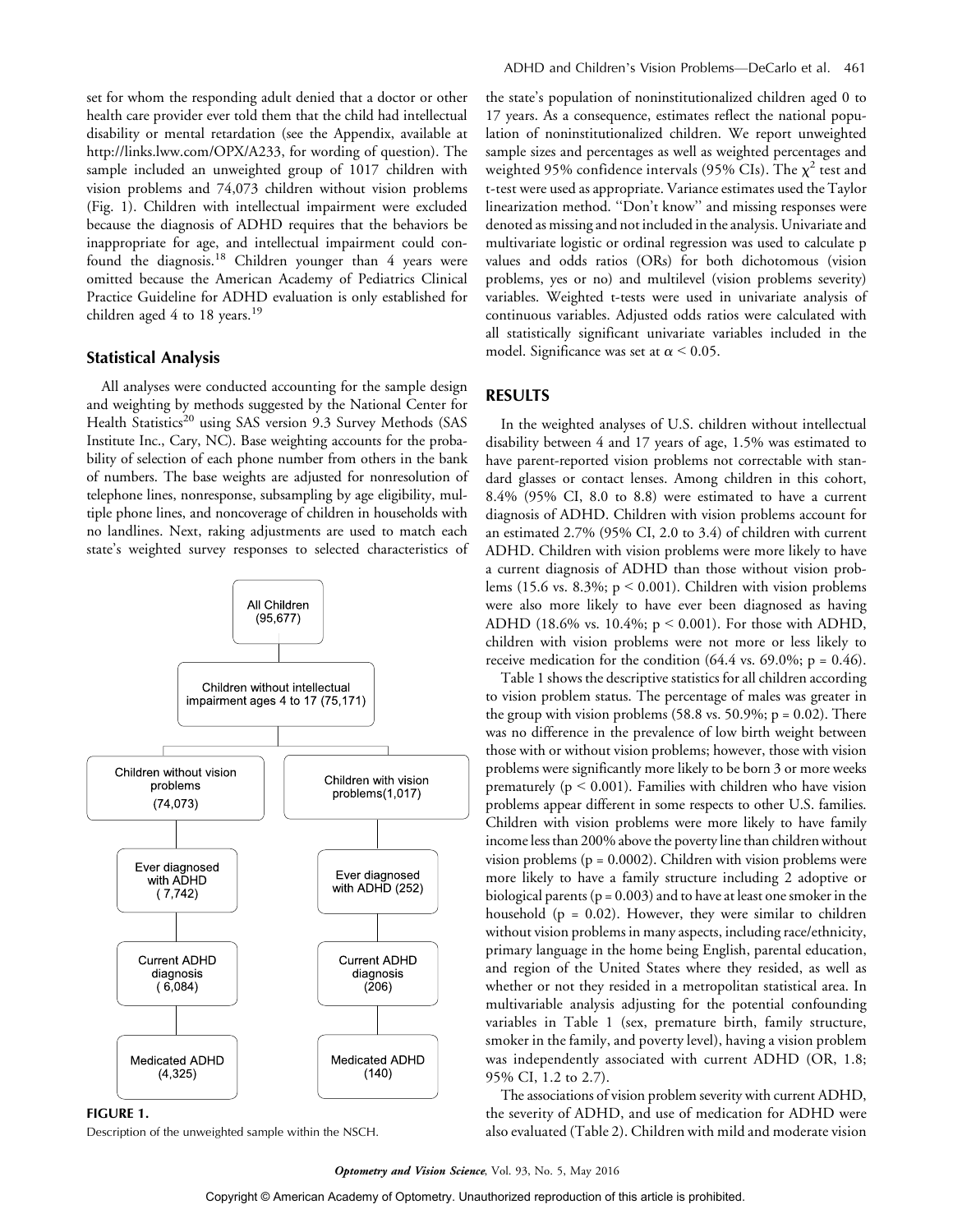#### TABLE 1.

Association of ADHD and demographic variables with vision problems not correctable with glasses or contact lenses

| Variable                                                    | Children with<br>vision problems,<br>$N = 1017$ | Children without<br>vision problems,<br>$N = 74,073$ | Weighted* estimate<br>for children with<br>vision problems,<br>$N = 840,922$ | Weighted* estimate<br>for children without<br>vision problems,<br>$N = 56,380,570$ | Weighted*<br>t-test or $\chi^2$<br>p value |
|-------------------------------------------------------------|-------------------------------------------------|------------------------------------------------------|------------------------------------------------------------------------------|------------------------------------------------------------------------------------|--------------------------------------------|
| Mean age (SE), yr                                           | 11.3(0.12)                                      | 10.7(0.02)                                           | 11.4(0.03)                                                                   | 10.5(0.03)                                                                         | < 0.001                                    |
| Male, n (%, SE)                                             | 598 (58.9)                                      | 38,089 (51.5)                                        | 493,490 (58.8, 3.4)                                                          | 28,648,022 (50.9, 0.4)                                                             | 0.02                                       |
| Race                                                        |                                                 |                                                      |                                                                              |                                                                                    |                                            |
| Hispanic, n (%, SE)                                         | 135(13.5)                                       | 9,421 (13.0)                                         | 227,390 (27.2, 3.9)                                                          | 12,527,348 (22.8, 0.4)                                                             | 0.24                                       |
| Non-Hispanic White, n (%, SE)                               | 663 (66.6)                                      | 48,203 (66.6)                                        | 412,643 (49.4, 3.6)                                                          | 29,248,999 (53.3, 0.4)                                                             | 0.28                                       |
| Non-Hispanic Black, n (%, SE)                               | 96 (9.6)                                        | 6,958(9.6)                                           | 96,056 (11.5, 2.0)                                                           | 7,635,610 (13.9, 0.3)                                                              | 0.27                                       |
| Other, n (%, SE)                                            | 110(11.0)                                       | 7,828 (10.8)                                         | 99,888 (11.9, 2.8)                                                           | 5,471,113 (10.0, 0.2)                                                              | 0.44                                       |
| Low birth weight, n (%, SE)                                 | 219(21.5)                                       | 9,921(13.4)                                          | 164,978 (19.5, 2.5)                                                          | 8,105,744 (14.4, 0.3)                                                              | 0.21                                       |
| Premature birth, n (%, SE)                                  | 220 (22.0)                                      | 8,035 (11.0)                                         | 189,689 (22.8, 2.8)                                                          | 6, 164, 764 (11.0. 0.3)                                                            | < 0.001                                    |
| Family structure* two adoptive or<br>biological parents     | 295 (29.6)                                      | 17,128 (23.4)                                        | 305,791 (36.6, 3.2)                                                          | 14,749,452 (26.5, 0.4)                                                             | 0.003                                      |
| No. children in household                                   |                                                 |                                                      |                                                                              |                                                                                    |                                            |
| 1, n (%, SE)                                                | 431 (42.4)                                      | 28,999 (39.2)                                        | 207,225 (24.6, 2.9)                                                          | 11,880,345 (21.1, 0.3)                                                             | 0.52                                       |
| 2, n (%, SE)                                                | 343 (33.7)                                      | 28,612 (38.8)                                        | 252,285 (30.0, 2.8)                                                          | 21,846,076 (38.7, 0.4)                                                             | 0.004                                      |
| 3 or more, n (%, SE)                                        | 243 (23.9)                                      | 16,462 (22.2)                                        | 381,413 (45.4, 3.7)                                                          | 22,654,149 (40.2, 0.4)                                                             | 0.16                                       |
| English primary language in home,<br>$n$ (%, SE)            | 70 (6.9)                                        | 5,328 (7.2)                                          | 130,066 (15.5, 2.9)                                                          | 8,174,954 (14.5, 0.4)                                                              | 0.74                                       |
| Mother's age mean, n (mean, SE)                             | 836 (41.4, 0.26)                                | 67,292 (41.1, 0.26)                                  | 744,962 (40.6, 0.6)                                                          | 51,225,788 (39.1)                                                                  | 0.02                                       |
| Parent attended college or higher,<br>$n$ (%, SE)           | 503 (52.3)                                      | 36,218 (50.9)                                        | 460,576 (58.3, 3.5)                                                          | 29,424,401 (35.2, 0.4)                                                             | 0.38                                       |
| Smoker in the family, n (%, SE)                             | 315 (31.3)                                      | 17,042 (23.2)                                        | 264,490 (31.6, 3.2)                                                          | 13,593,074 (24.4, 0.4)                                                             | 0.02                                       |
| Poverty level <200%, n (%, SE)                              | 500 (49.2)                                      | 27,838 (37.6)                                        | 509,050 (60.5, 3.3)                                                          | 26,051,864 (47.6, 0.4)                                                             | < 0.001                                    |
| Has health insurance, n (%, SE)                             | 979 (96.4)                                      | 70,626 (95.5)                                        | 799,863 (95.1, 1.6)                                                          | 52,920,979 (94.1, 0.2)                                                             | 0.34                                       |
| Region of United States                                     |                                                 |                                                      |                                                                              |                                                                                    |                                            |
| No East (Regions 1, 2, 3), n (%, SE)                        | 255(25.1)                                       | 20,527 (27.7)                                        | 170,910 (20.3, 2.4)                                                          | 12,423,828 (20.0, 0.2)                                                             | 0.49                                       |
| West (Regions 8, 9, 10), n (%, SE)                          | 257 (25.3)                                      | 20,034 (27.05)                                       | 213,335 (25.4, 3.8)                                                          | 13,273,622 (23.5, 0.3)                                                             | 0.62                                       |
| South (Regions 4, 6) ), n (%, SE)                           | 301 (29.6)                                      | 18,891 (25.5)                                        | 281,258 (33.4, 3.4)                                                          | 18,579,623 (32.9, 0.3)                                                             | 0.89                                       |
| Midwest (Regions 5, 7) ), $n$ (%, SE)                       | 204 (20.1)                                      | 14,621 (19.7)                                        | 175,420 (20.9, 2.4)                                                          | 12,103,497 (21.5, 0.2)                                                             | 0.80                                       |
| Residence in a Metropolitan Statistical<br>Area), n (%, SE) | 187(25.1)                                       | 10,887 (21.8)                                        | 125,952 (16.3, 2.0)                                                          | 7,715,728 (15.5, 0.3)                                                              | 0.68                                       |
| Ever told has ADHD, n (%, SE)                               | 252 (24.8)                                      | 7,742 (10.5)                                         | 156,383 (18.6, 2.2)                                                          | 5,872,289 (10.4, 0.2)                                                              | < 0.001                                    |
| Current ADHD, n (%, SE)                                     | 206 (20.4)                                      | 6,084(8.2)                                           | 130,121 (15.6, 2.0)                                                          | 4,660,602 (8.3, 0.2)                                                               | < 0.001                                    |
| Medicated ADHD, n (% of those with<br>current ADHD, SE)     | 140 (68.0)                                      | 4,325(71.1)                                          | 83,796 (64.4, 6.3)                                                           | 3,224,641 (69.0, 1.4)                                                              | 0.46                                       |

Vision problems, vision problems not correctable with glasses or contact lenses.

\*Weighting methods used were those provided by the National Center for Health Statistics available at http://www.childhealthdata.org.

problems have increased odds of having current ADHD (OR, 1.8; 95% CI, 1.1 to 2.9; and OR, 2.6; 95% CI, 1.6 to 4.1, respectively) compared with children without vision problems. Children with severe vision problems were not at increased risk to have current ADHD (OR, 1.6; 95% CI, 0.8 to 3.1). All levels of vision problems had increased odds of being in a more severe ADHD category (as rated by parent report) compared with children without vision problems. The odds of being in a more severe ADHD category were greatest for those with mild vision problems (OR, 1.9; 95% CI, 1.2 to 3.0) and with moderate vision problems (OR, 2.8; 95% CI, 1.7 to 4.4) compared with their peers with normal vision. Although children with severe vision problems have increased odds of more severe ADHD level, the difference is not statistically different. No significant associations were found between the severity of vision problems and the use of medication for ADHD.

Table 3 examines only those children with ADHD and compares the odds ratios for children with vision problems with those without for many factors thought to be associated with ADHD. Children with vision problems and ADHD were similar to their normally

# TABLE 2.

Unadjusted associations between ADHD and vision problem severity

|                | Mild VP<br>OR (95% CI) | Moderate VP<br>OR (95% CI) | Severe VP<br>OR (95% CI) |
|----------------|------------------------|----------------------------|--------------------------|
| Any level ADHD | $1.8(1.1-2.9)$         | $2.6(1.6-4.1)$             | $1.6(0.8-3.1)$           |
| Severity ADHD* | $1.9(1.2 - 3.0)$       | $2.8(1.7-4.4)$             | $1.6(0.8-3.3)$           |
| Medicated ADHD | $1.4(0.6-3.0)$         | $0.5(0.2-1.2)$             | $1.3(0.4-3.4)$           |

Reference group: no vision problems.

\*Ordinal regression, odds of being in higher ADHD severity category. VP, vision problems not correctable with glasses or contact lenses.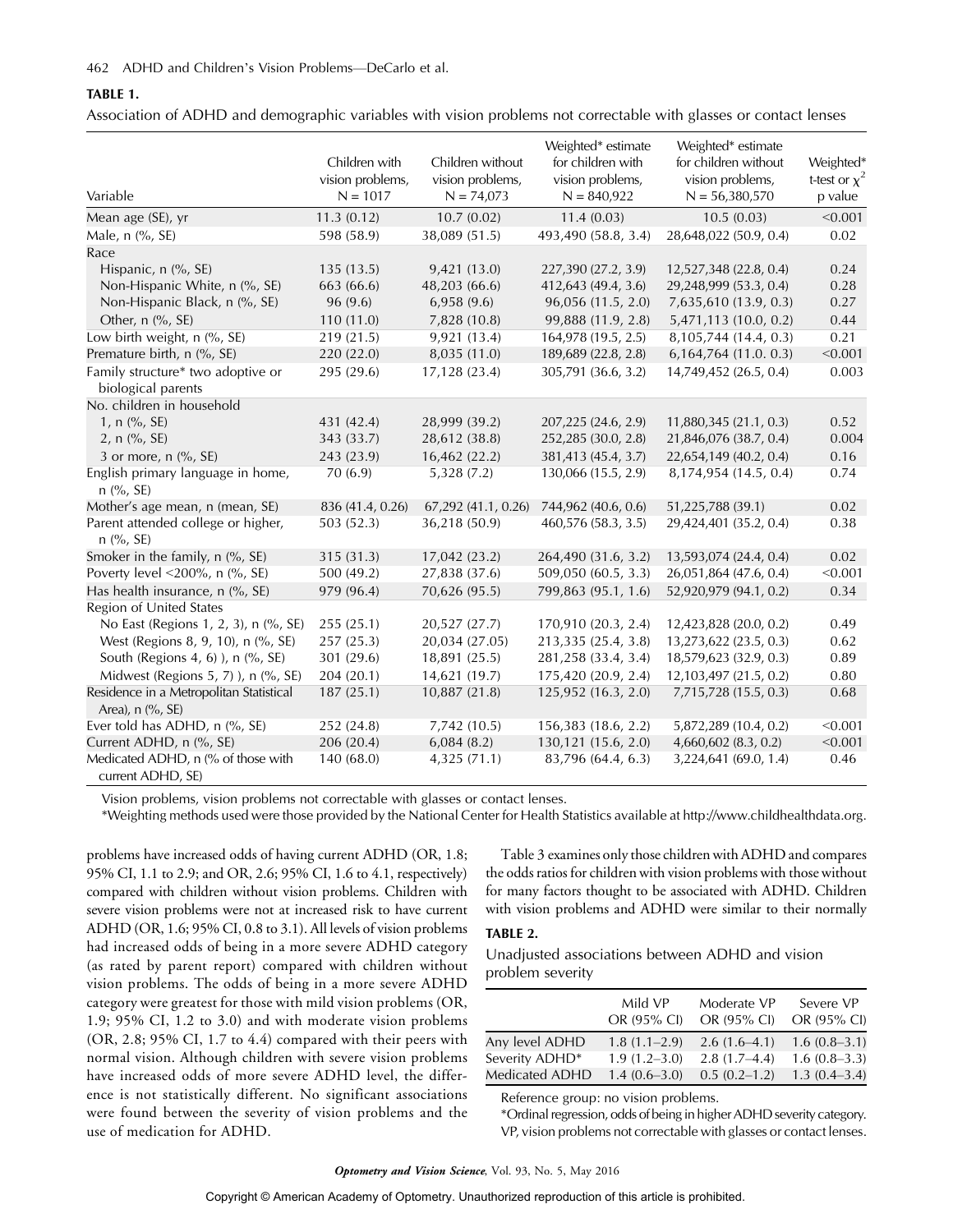sighted peers with ADHD with respect to sex, family member smoking status, language spoken at home, health care coverage, and family structure. Children with vision problems and ADHD however were less likely to report Hispanic and more likely to report ''other'' as their race/ethnicity compared with non-Hispanic Whites. Adjusting for all factors that were significant at the univariate level yielded similar results.

#### **DISCUSSION**

Results from this large survey of a nationally representative sample of children suggest an increased risk of ADHD among children with vision problems relative to other children. The prevalence of ADHD among children with vision problems from this national cross-sectional study is similar to that previously reported among children with low vision in a vision rehabilitation clinic in

#### TABLE 3.

Odds of vision problems among children with current ADHD

| Variable                                                | Unadjusted odds ratio (LCL, UCL) | p       | Adjusted odds ratio (LCL, UCL) | p     |
|---------------------------------------------------------|----------------------------------|---------|--------------------------------|-------|
| Age                                                     | 0.97(0.90, 1.04)                 | 0.41    |                                |       |
| Sex                                                     |                                  |         |                                |       |
| Female (ref)                                            | 1.0                              |         |                                |       |
| Male                                                    | 0.74(0.43, 1.28)                 | 0.28    |                                |       |
| Race/ethnicity                                          |                                  |         |                                |       |
| White (ref)                                             | 1.0                              |         | 1.0                            |       |
| Hispanic                                                | 1.71 (0.80, 3.68)                | 0.08    | $0.32$ (0.14, 0.77)            | 0.001 |
| <b>Black</b>                                            | $0.32$ $(0.14, 0.73)$            | < 0.001 | 1.27(0.64, 2.48)               | 0.28  |
| Other                                                   | 2.04(0.97, 4.26)                 | 0.02    | 1.91(0.87, 4.18)               | 0.02  |
| Low birth weight                                        |                                  |         |                                |       |
| $\geq$ 2500 g (ref)                                     | 1.0                              |         | 1.0                            |       |
| $<$ 2500 g                                              | 2.50 (1.40, 4.60)                | < 0.001 | 1.83 (0.92, 3.63)              | 0.08  |
| Premature birth                                         |                                  |         |                                |       |
| >37 weeks' gestation (ref)                              | 1.0                              |         | 1.0                            |       |
| $\leq$ 37 weeks' gestation                              | 2.80 (1.60, 5.00)                | 0.003   | 2.09 (1.04, 4.20)              | 0.04  |
| Family structure                                        |                                  |         |                                |       |
| 2 parent biological/adoptive/step (ref)                 | 1.0                              |         |                                |       |
| Single mother/father/other<br>No. children in household | $0.69$ $(0.41, 1.18)$            | 0.18    |                                |       |
| $1$ (ref)                                               | 1.0                              |         |                                |       |
| $\overline{2}$                                          | 0.72(0.39, 1.33)                 | 0.53    |                                |       |
| 3 or more                                               | 0.74(0.40, 1.37)                 | 0.63    |                                |       |
| English primary language at home                        |                                  |         |                                |       |
| No (ref)                                                | 1.0                              |         | 1.0                            |       |
| Yes                                                     | 3.12 (0.96, 10.14)               | 0.06    | 1.41(0.41, 4.85)               | 0.58  |
| Mother's age                                            | $1.01$ $(0.98, 1.04)$            | 0.71    |                                |       |
| Highest education level in household                    |                                  |         |                                |       |
| High school or less (ref)                               | 1.0                              |         |                                |       |
| More than high school                                   | 0.74(0.44, 1.26)                 | 0.27    |                                |       |
| Smoker in the family                                    |                                  |         |                                |       |
| No (ref)                                                | 1.0                              |         |                                |       |
| Yes                                                     | 1.25(0.72, 2.13)                 | 0.44    |                                |       |
| Family income                                           |                                  |         |                                |       |
| >200% poverty level (ref)                               | 1.0                              |         | 1.0                            |       |
| $\leq$ 200% poverty level                               | 1.64(0.98, 2.76)                 | 0.6     | 1.63(0.96, 2.76)               | 0.7   |
| Region of United States                                 |                                  |         |                                |       |
| Midwest (regions 5, 6) (ref)                            | 1.0                              |         |                                |       |
| North East (regions 1, 2, 3)                            | 1.08(0.50, 2.35)                 | 0.61    |                                |       |
| West (regions 8, 9, 10)                                 | $0.68$ $(0.30, 1.52)$            | 0.24    |                                |       |
| South (regions 4, 6)                                    | 1.07(0.59, 1.94)                 | 0.53    |                                |       |
| Residence in a metropolitan statistical area            | 1.0                              |         |                                |       |
| No (ref)                                                |                                  |         |                                |       |
| Yes<br>Currently medicated for ADHD                     | $1.02$ (0.56, 1.85)              | 0.46    |                                |       |
| $No$ (ref)                                              | 1.0                              |         |                                |       |
| Yes                                                     | $0.81$ $(0.47, 1.41)$            | 0.46    |                                |       |
|                                                         |                                  |         |                                |       |

LCL, 95% lower confidence limit; UCL, 95% upper confidence limit; ref, reference group.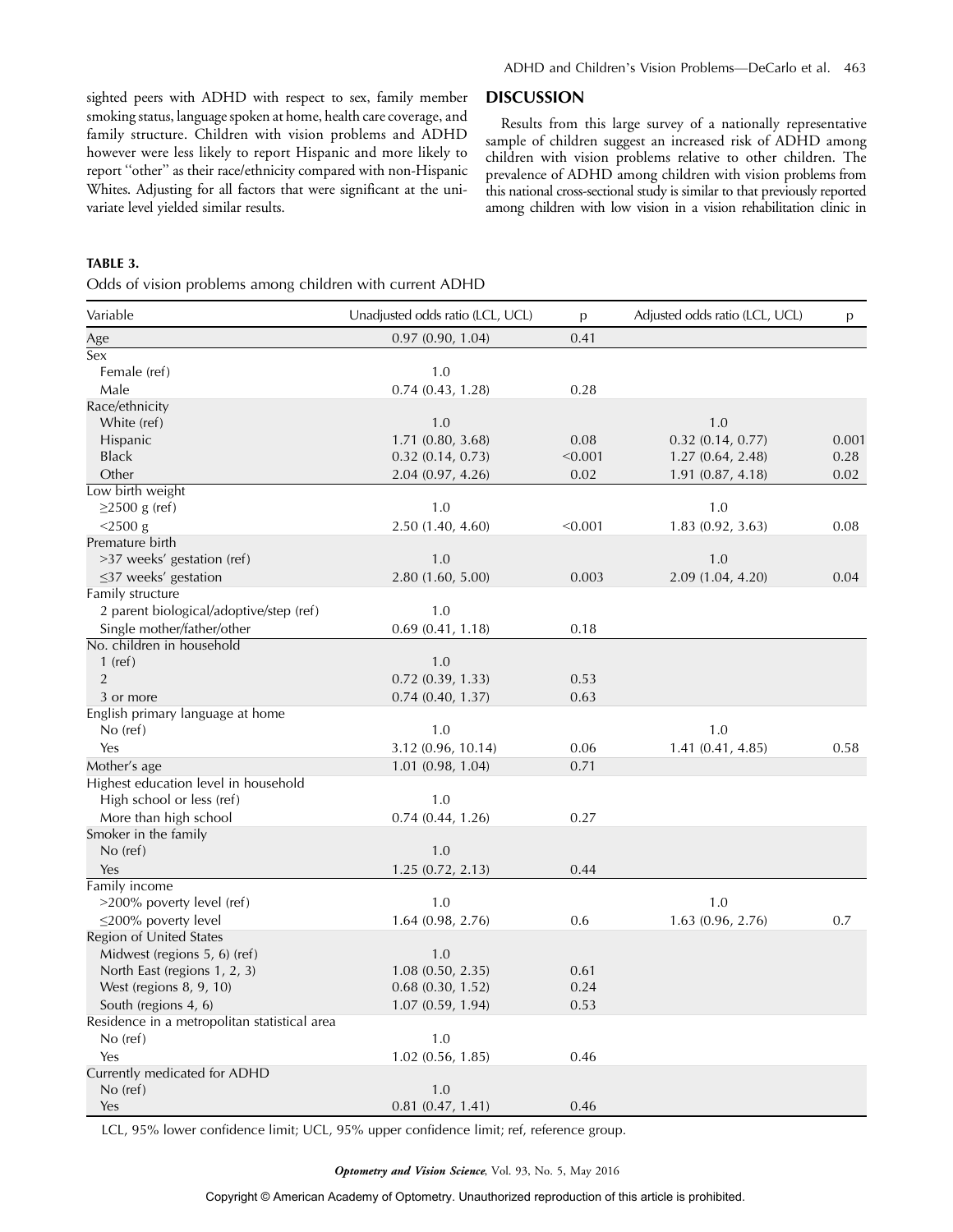Alabama<sup>6</sup> (18.6 vs. 22.9%, respectively). Likewise, the prevalence of ADHD among children without a vision problem is similar to that found in other national studies (8.3% in this study compared with 8.2% in the NHANES). Importantly, diagnosis in the NHANES was based on Diagnostic and Statistical Manual of Mental Disorders, Fourth Edition, criteria and included clinical examination.

Although there were differences between the participants with vision problems and those without vision problems, none of those differences has been established as a cause of ADHD. The cause of ADHD is still unknown and likely multifactorial, involving both genetic and environmental influences. Many factors have been found to be associated with ADHD such as maternal and paternal smoking during pregnancy, low birth weight, blood lead level, as well as family history of ADHD.<sup>4</sup> Here we provide evidence that vision problems are also independently associated with ADHD. Because the question regarding vision problems was nonspecific, it is likely that parents responded affirmatively for many types of vision problems such as monocular vision loss, color vision deficiency, or strabismus, as well as for conditions resulting in vision impairment, suggesting that many different types of vision problems may be associated with ADHD.

Children with convergence insufficiency have been shown to have an increased prevalence of ADHD.<sup>10,21</sup> Children with ADHD have been shown to have an increased frequency of ametropia and visuoperceptual problems.8 It is probable that some of the children with vision problems whose parents classified their condition as mild had binocular vision anomalies. The odds of ADHD are lower among those with mild vision problems than among children in the moderate vision problem group. Children with obvious signs of vision problems (such as strabismus or nystagmus) would likely be categorized by their parents as having a more severe vision problem. Because vision plays such an important role in acquiring information, it is easy to see how vision problems might impact attention and how more severe vision problems would have a greater effect.

It is likely that some children with vision problems are incorrectly identified as having ADHD. If children are unable to see something, they may not be able to keep their attention focused on it. Similarly, if they are struggling to see their work, they may have difficulty finishing in a timely manner. These problems may incorrectly be interpreted as ADHD. It is surprising and counterintuitive that the children with the most severe vision problems had increased odds of having ADHD but that the increase was not statistically significant (likely caused by the small number of children in this category).

One intriguing possible explanation relates to utilization of executive function. Each individual has a finite amount of executive functioning (the higher-order cognitive processes that enable people to plan, organize, pay attention, and manage time and space).<sup>22</sup> Impairment of executive functioning is implicated in ADHD.<sup>23</sup> Individuals with a sensory deficit will necessarily need to use more of their executive functioning to compensate for that deficit, leaving less executive function in reserve to change or maintain an attentional state. This theory is supported by the odds of having ADHD as well as the odds of having more severe ADHD, being greatest among those with moderate vision problems. Those with moderate vision problems would likely need to use the largest amount of executive functioning to compensate for their vision impairment, whereas those with mild vision problems would need

less. Those with severe vision problems may use other tools in their daily activities such as magnification, Braille, or a white cane for mobility and may use less executive function to compensate for their vision impairment.

This study has several limitations common to survey-based health research. The NSCH is a telephone survey, and although parents were asked to report if a doctor or other health care provider had made a diagnosis of ADHD or vision problems, their report was not validated. In addition, there is no information available on the cause or type of vision problem or about which type of health care provider made the ADHD diagnosis. The PLAY Study (Project to Learn About ADHD in Youth) has shown that case definition has a significant impact when determining ADHD prevalence. $24$  Thus, the prevalence found in this study is impacted by the varying criteria used by the doctors or health care providers who reportedly made the diagnosis. To further emphasize the difficulty in assessing ADHD prevalence, the PLAY Study found that less than 40% of children medicated for ADHD in one school district in South Carolina and five school districts in Oklahoma actually met Diagnostic and Statistical Manual of Mental Disorders, Fifth Edition, criteria for ADHD diagnosis.<sup>25</sup> However, the opposite was found in a study using data from the NHANES. Only 48% of children meeting Diagnostic and Statistical Manual of Mental Disorders, Fourth Edition, criteria for ADHD according to a structured diagnostic interview had a parent report of an ADHD diagnosis by a health care professional.<sup>26</sup> There are undoubtedly both false-positive and false-negative reports of ADHD and/or vision problems in the data set. The possibility of recall bias or intentional inaccurate reporting also exists.

A strength of this work is that the NSCH is a large national sample that was designed to be representative of noninstitutionalized children in the United States, and thus, the results are generalizable. There is also evidence that parent report of ADHD has convergent validity with medical records and well-defined criteria.<sup>27</sup> Although it would be preferable to have both psychological and optometric evaluations of the children, these data do strongly suggest that there is an association between vision problems and ADHD that merits further investigation.

In conclusion, there is an independent association between parentreported vision problems not correctable with standard glasses or contact lenses and ADHD even after adjusting for other factors known to be associated with ADHD. This finding suggests that children with vision problems should be monitored for signs and symptoms of ADHD so that this dual impairment of vision and attention can best be addressed. Although eye care providers are not trained to diagnose or treat ADHD, they should be aware that their patients with vision problems are at increased risk of having ADHD. If there is a suspicion of ADHD, the primary care provider and/or a specialist in ADHD should be consulted. Future research should be directed toward longitudinal studies examining associations between type and severity of vision impairment and ADHD, the mechanisms underlying the association, as well as determining the most effective treatment strategies.

# ACKNOWLEDGMENTS

Previously presented in part as a poster at the American Academy of Optometry Annual Meeting 2013, Seattle, Washington. Received May 13, 2015; accepted October 27, 2015.